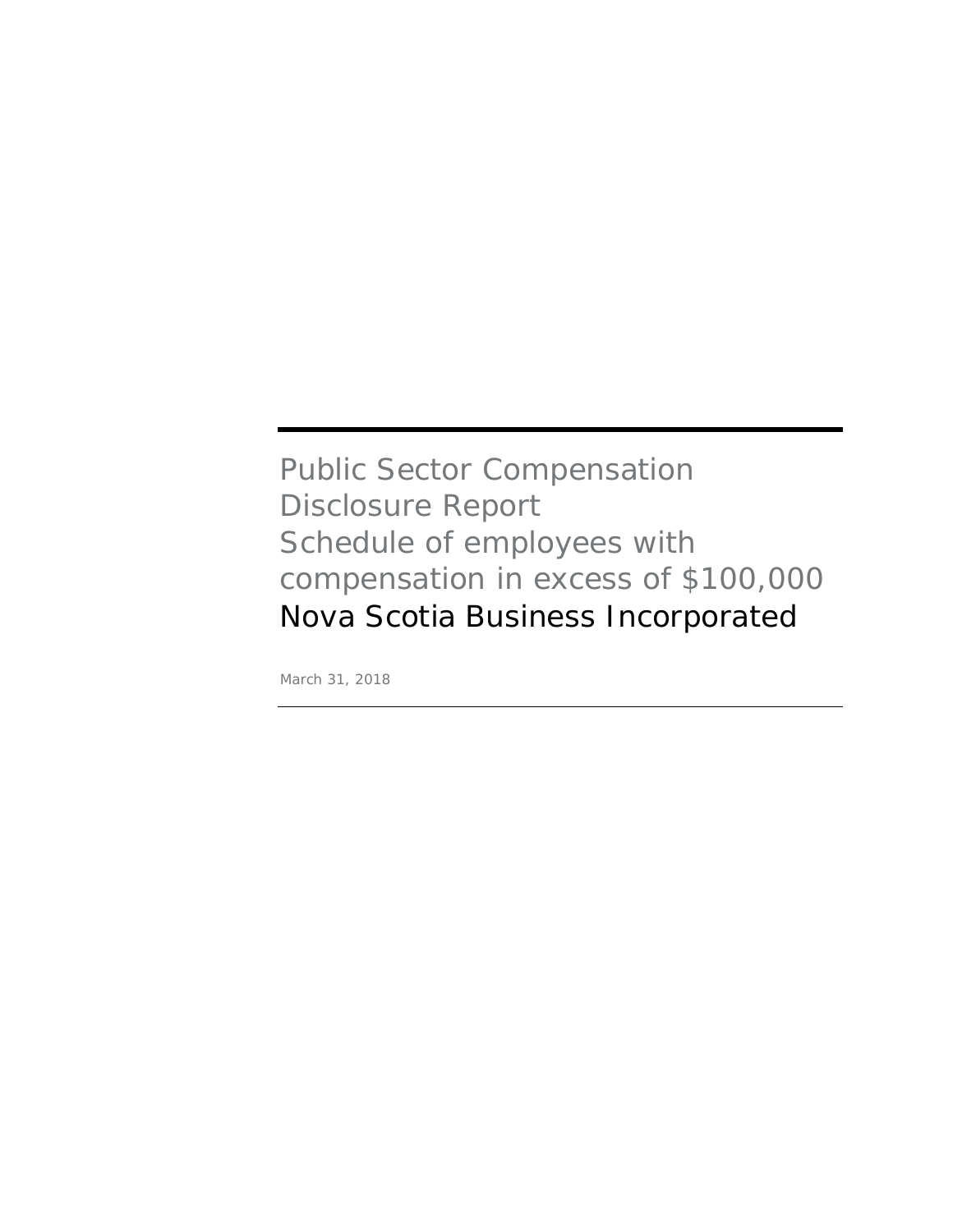| Schedule of employees with compensation in excess of \$100,000 3            |
|-----------------------------------------------------------------------------|
| Note to the schedule of employees with compensation in excess of \$100,0004 |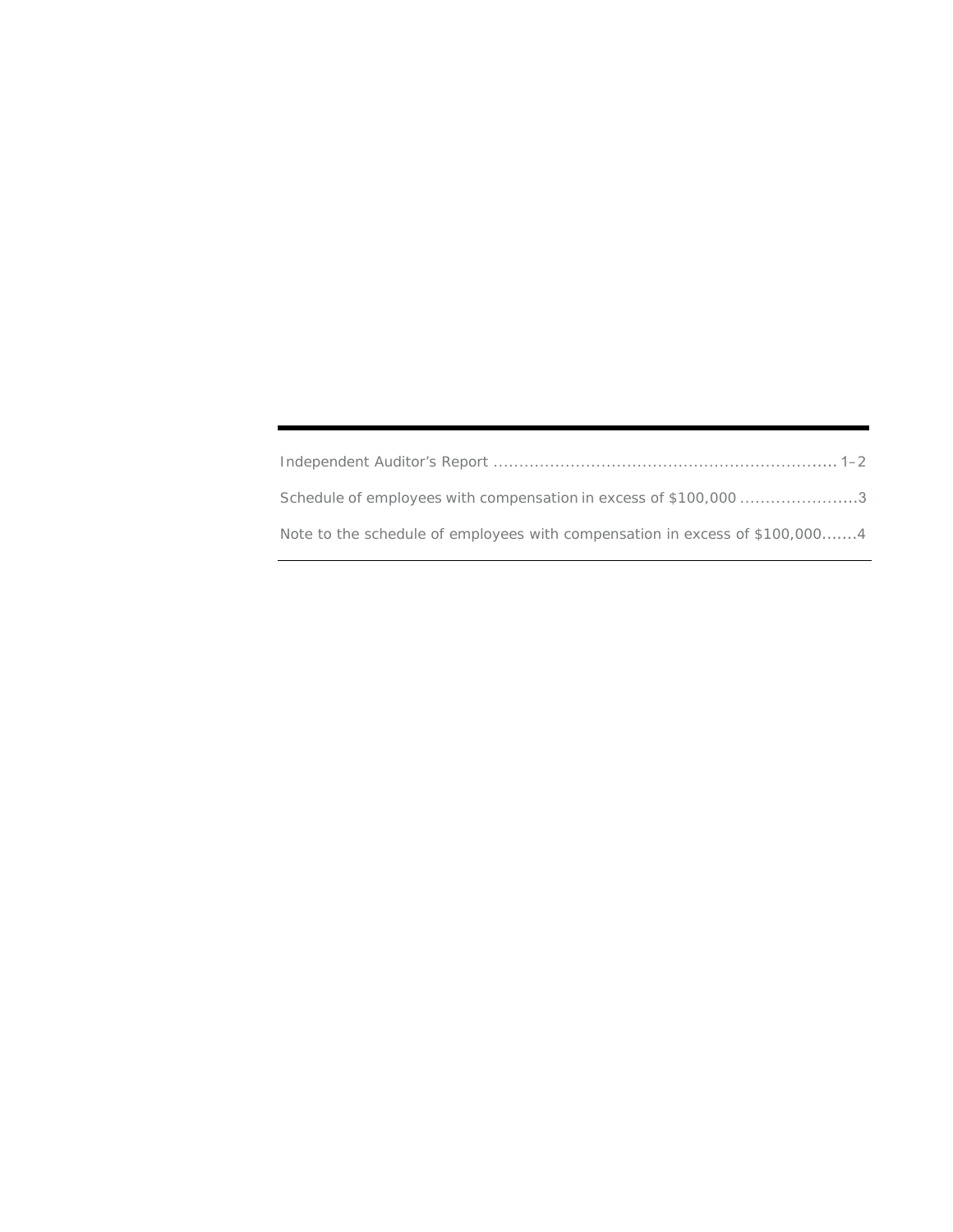# **Deloitte.**

Deloitte LLP Purdy's Wharf Tower II 1969 Upper Water Street Suite 1500 Halifax NS B3J 3R7 Canada

Tel: 902-422-8541 Fax: 902-423-5820 www.deloitte.ca

### **Independent Auditor's Report**

To the Board of Directors of Nova Scotia Business Incorporated

We have audited the accompanying Public Sector Compensation Disclosure Report of Nova Scotia Business Incorporated for the year ended March 31, 2018 (the "Schedule"). The Schedule has been prepared by management based on the Public Sector Compensation Disclosure Act bill no. 115.

#### **Management's Responsibility for the Schedule**

Management is responsible for the preparation of the Schedule in accordance with the Public Sector Compensation Disclosure Act bill no. 115, and for such internal control as management determines is necessary to enable the preparation of the Schedule that is free from material misstatement, whether due to fraud or error.

#### **Auditor's Responsibility**

Our responsibility is to express an opinion on the Schedule based on our audit. We conducted our audit in accordance with Canadian generally accepted auditing standards. Those standards require that we comply with ethical requirements and plan and perform the audit to obtain reasonable assurance about whether the Schedule is free from material misstatement.

An audit involves performing procedures to obtain audit evidence about the amounts and disclosures in the Schedule. The procedures selected depend on the auditor's judgment, including the assessment of the risks of material misstatement of the Schedule, whether due to fraud or error. In making those risk assessments, the auditor considers internal control relevant to the entity's preparation of the Schedule in order to design audit procedures that are appropriate in the circumstances, but not for the purpose of expressing an opinion on the effectiveness of the entity's internal control. An audit also includes evaluating the appropriateness of accounting policies used and the reasonableness of accounting estimates made by management, as well as evaluating the overall presentation of the Schedule.

We believe that the audit evidence we have obtained is sufficient and appropriate to provide a basis for our audit opinion.

#### **Opinion**

In our opinion, the Public Sector Compensation Disclosure Report of Nova Scotia Business Incorporated for the year ended March 31, 2018, is prepared, in all material respects, in accordance with the Public Sector Compensation Disclosure Act, bill no. 115.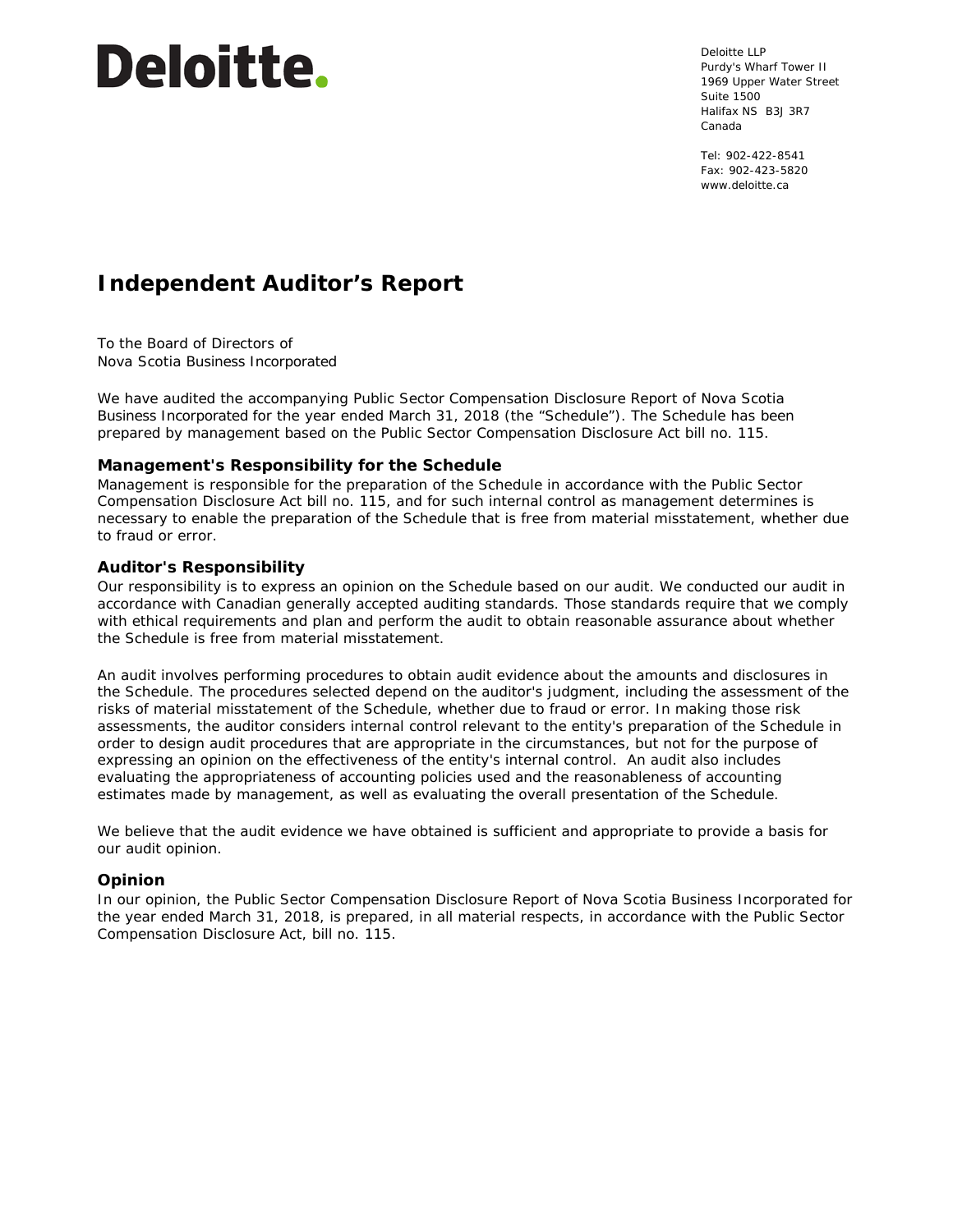#### **Basis of Accounting**

Without modifying our opinion, we draw attention to Note 1 to the Schedule, which describes the basis of accounting. The Schedule is prepared to meet the requirements of the Public Sector Compensation Disclosure Act dated December 10, 2010. As a result, the Schedule may not be suitable for another purpose.

Delaitte LLP

Chartered Professional Accountants June 21, 2018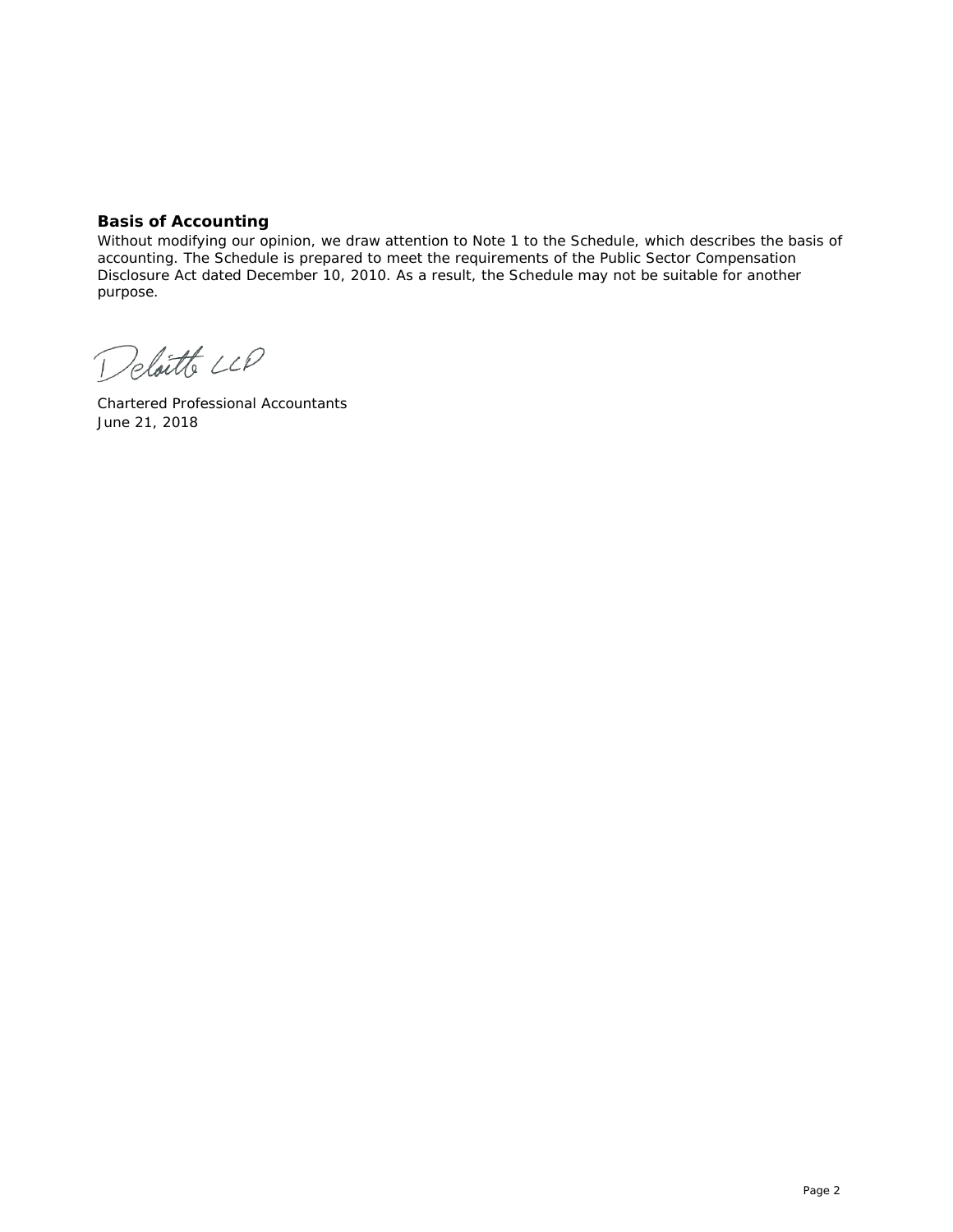#### **Nova Scotia Business Incorporated**

**Schedule of employees with compensation in excess of \$100,000**  As at March 31, 2018 (In thousands of dollars)

|                         | <b>Total compensation</b> |
|-------------------------|---------------------------|
|                         | April 1, 2017 to          |
|                         | March 31, 2018            |
|                         | \$                        |
|                         |                           |
| Name                    |                           |
| Laurel Broten           | 221                       |
| Peter MacAskill         | 176                       |
| Glenda Lindsay          | 129                       |
| Michael Queripel        | 128                       |
| John Ludovice           | 126                       |
| <b>Todd Coombs</b>      | 126                       |
| Kyle Schmeisser         | 126                       |
| Shawn Hirtle            | 122                       |
| <b>Beth Girard</b>      | 122                       |
| Harvey Doane            | 119                       |
| Gerald Lawson           | 117                       |
| Monica Arab             | 117                       |
| Rhonda MacDougall       | 116                       |
| <b>Ferdinand Makani</b> | 113                       |
| Keith Macdonald         | 107                       |
| Stephen Hilchey         | 104                       |
| <b>Wendy MacInnis</b>   | 100                       |